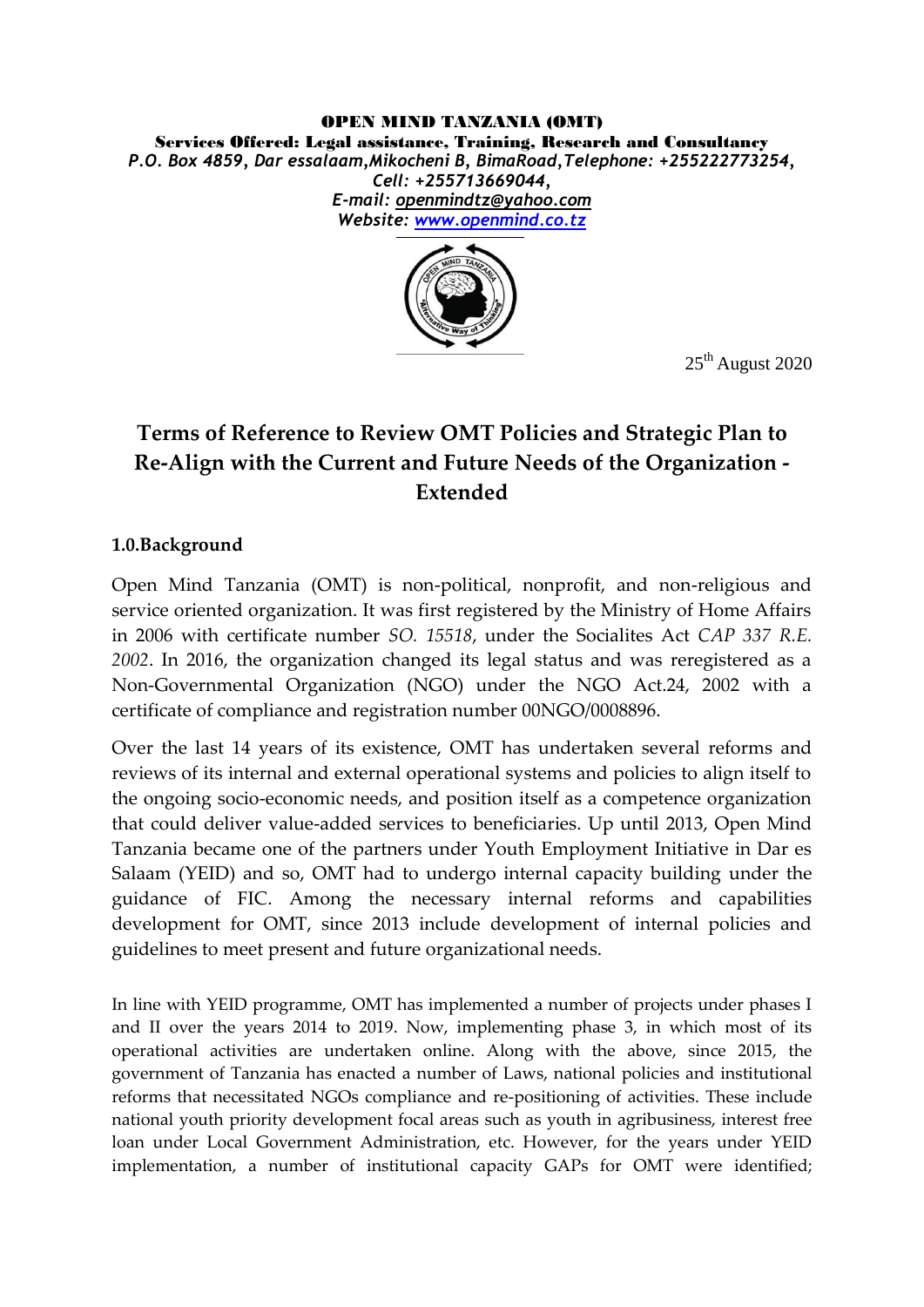especially under the '*Organizational Capacity Assessment*' report of 2017. Those worthy attention, include unaligned policies, mission and vision in the organization, etc. Majority of OMT's policies were developed in 2013. With the ongoing national reforms, some of the policy sections are obsolete; OMT has to comply and re-align itself internally and externally. As a result, there is urgent need to review its policies and operational guidelines.

### **2.0.Main Objective/ scope of work**

The main objective of this assignment is to review some of OMT policies and operational guidelines, including sections of the Strategic Plan. This will go along with either merging some of the policies or eliminating some of obsolete sections in the policies, collecting inputs, opinion and ideas from OMT stakeholders, analyzing recommendations and suggestions from previous reports such OCA report 2017, Dar Entrepreneurship Forum 2019, internal stakeholders' meeting reports and review some of the National Policies so as to re-align OMT policies and activities within the current national institutional frameworks.

#### **2.1.Specific Objectives:**

The essence of this assignment is to review some of the following OMT policies so as to be aligned with the current and future operational needs of the organization. The following key inputs will guide the consultant in the reviews:

- The Government focus on youth development has changed. The priority focus is now on agribusiness and small industries development.
- The National socio-economic situation of Tanzania has undergone several reforms. Thus, a lot has changed and needs to be re-aligned.
- The OMT's Strategic Plan (SP) is half implemented. Thus, it needs review. Also, there are OMT stakeholders' opinions and recommendations which were given after the SP was already in implementation. They need to be incorporated in the reviews
- OMT registration status has changed from Societies Ordinance in which it was formerly registered under Associations to NGO Act in 2017. Thus, OMT is operating as full NGO.
- Key operating Costs in most OMT policies are outdated. Majority of the policies were developed in 2013; the cost of US Dollar against TZS was 1:1500. Now it is 1:2300.
- To analyze the key recommendations by OCA report and fit them within OMT policies and current operational frameworks.
- To analyze and incorporate the recommendations made on the YEID Baseline survey 2017 into different OMT policies.
- To analyze overlapping policies and advice on areas for either merging or eliminating some of the sections. For example, the Financial Manual and Procurement Guide, etc.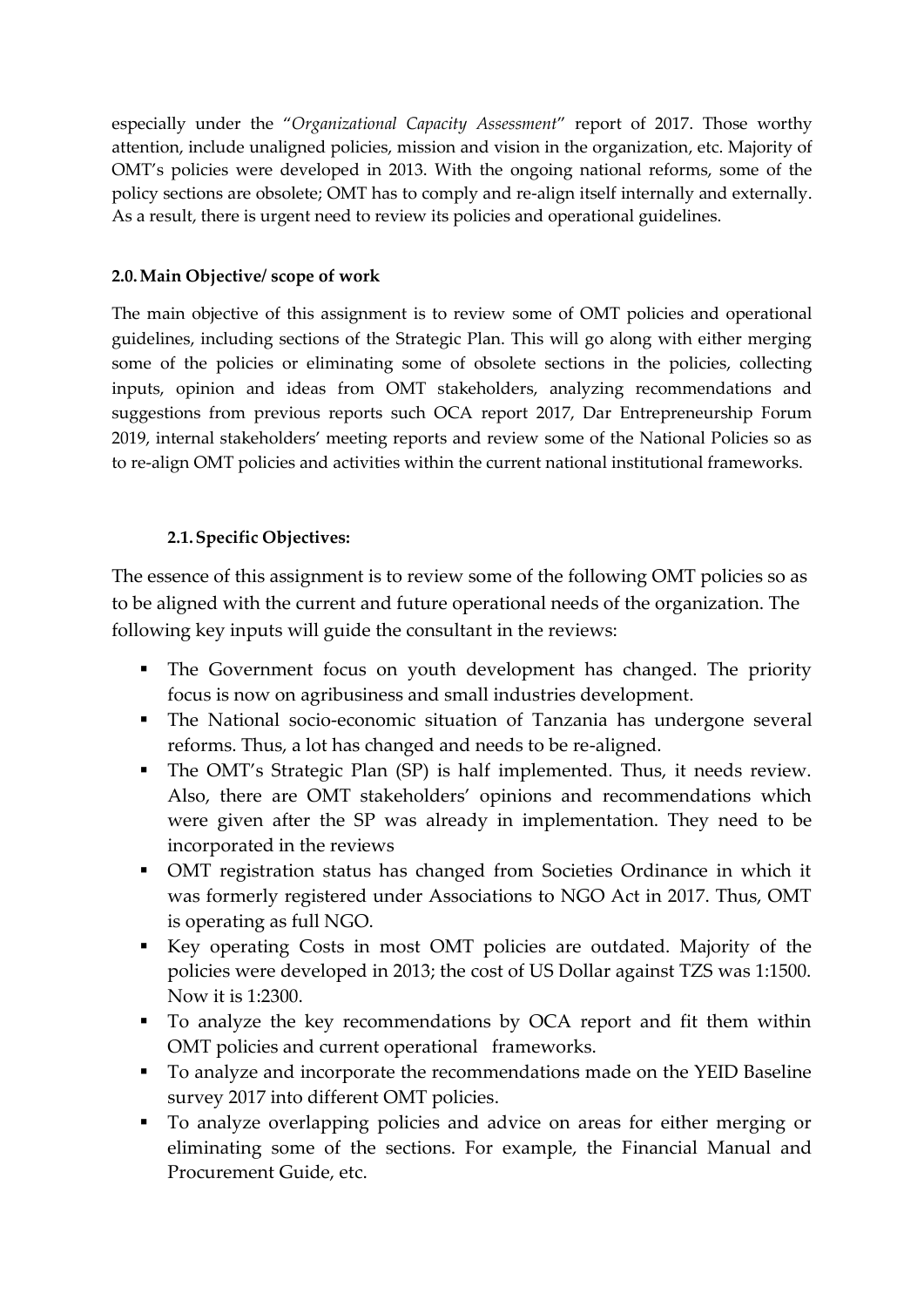- The Civic space of NGOs operations in Tanzania has been adjusted over the last 5 years.
- OMT's capacity to manage project has changed from TZS 10 million in 2013 to TZS 100 mil by 2020.

#### **2.2.Timeframe**

- This assignment is aimed to be completed within 30 days from the date of signing of contract.
- The Contract shall be read in conjunction with these Terms of Reference.

# **2.3.Reporting**

The consultancy will work closely with OMT management and the Secretariat. All reports and communications should be directed to the OMT General Secretary: [lilianjohn33@yahoo.com](mailto:lilianjohn33@yahoo.com) and a copy to Executive Director: [dendunguru@yahoo.co.uk.](mailto:dendunguru@yahoo.co.uk)

#### **2.4.Deliverables**

- The consultant will have to provide first draft of written report consistent with the TORs (reviewed policies) including areas of recommendations and options, summarizing the feedback (either in main report or as an annex), containing full observations and general and specific recommendations on the policies.
- Final reports: based on selected 5 policies under review (Financial Manual, Procurement Guidelines, Organizational Description, Organizational Structure and Strategic Plan).

# 3.0. **Individual Consultant Qualifications**

The Consultant should be a holder of Master degree in Management, Human Resource Management, Law, Public Administration, Business Management or any other relevant qualifications. Experience in operating with NGOs, youth employment projects and carrying out organizational management reviews is essential. Consultant should have experience and knowledge of Tanzania youth policies and operational context in the areas of youth development. References for previous similar work are essential. Strong experience in youth employment and entrepreneurship skills is a must.

# **HOW TO APPLY: - Extended**

Interested consultant (s) and or organization (s) should send their expression of interest with a detailed execution plan and budget, CV and relevant attachments, demonstrating ability, readiness and experience towards this assignment for consideration by the business closure of 25<sup>th</sup> August, 2020 to: Coordinator: [dendunguru@yahoo.co.uk](mailto:dendunguru@yahoo.co.uk) and General Secretary: [lilianjohn33@yahoo.com](mailto:lilianjohn33@yahoo.com) 

 **Note:** Only electronic submission will be accepted.

© OMT reserves the right to intellectual property to the documents developed.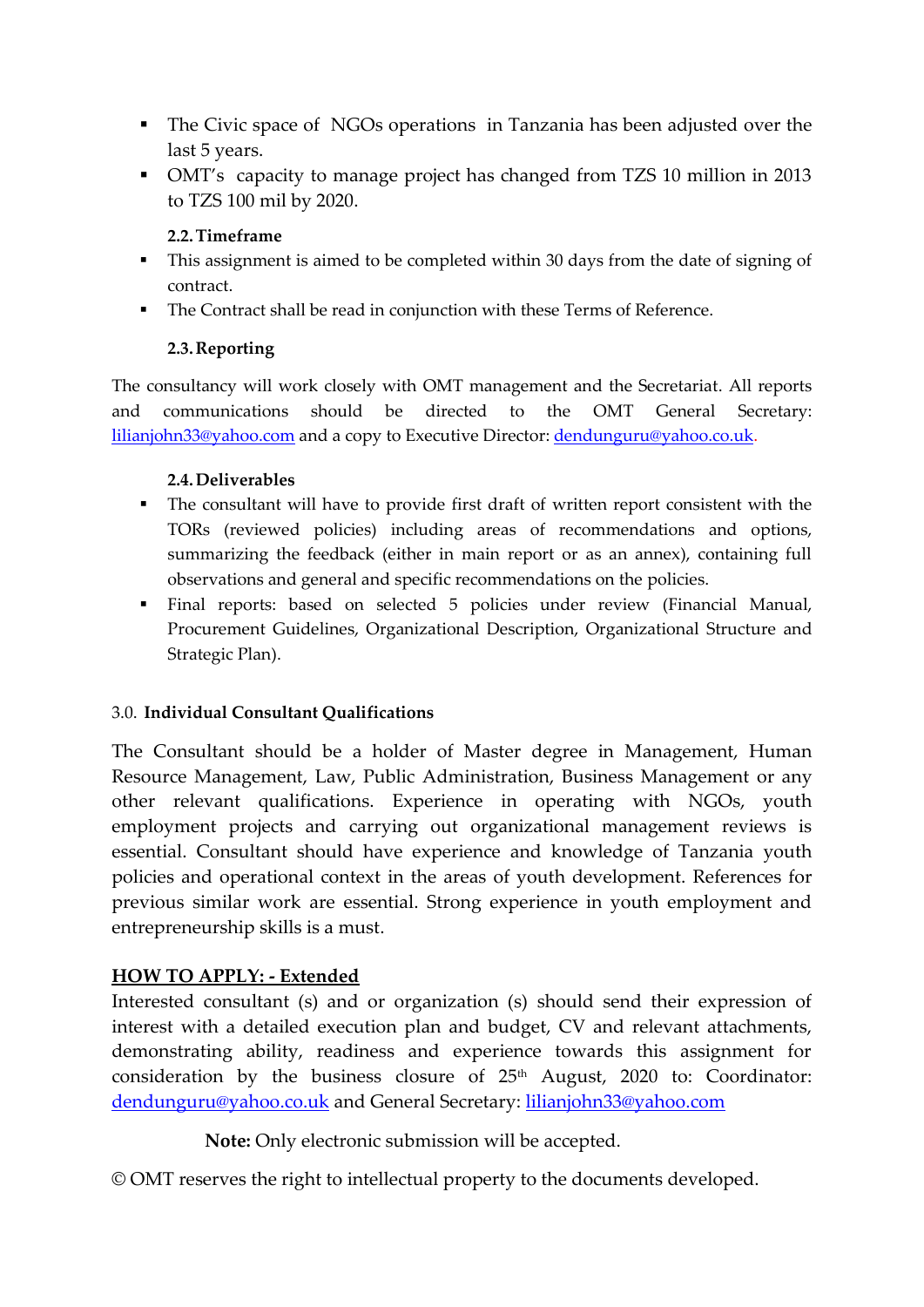#### **ANNEXES:**

# **i. Formal policies and their implementation**

The assessment team identified different documents which exist to guide the day-today operations. A total of 14 policy and strategic documents were identified and reviewed. The documents are identified in text box 1.

| <b>Text Box: OMT Policy and Strategic Documents</b> |                                                            |  |  |
|-----------------------------------------------------|------------------------------------------------------------|--|--|
| i.                                                  | The Constitution of OMT (Founding & Revised Versions)      |  |  |
| ii.                                                 | HR Policy and Procedure Manual                             |  |  |
| iii.                                                | <b>Financial Policy</b>                                    |  |  |
| iv.                                                 | Guidelines for Communication, Documentation and Networking |  |  |
| V.                                                  | Resource Mobilization Plan                                 |  |  |
| vi.                                                 | <b>Resource Mobilization Strategy</b>                      |  |  |
| vii.                                                | <b>Gender Code Declaration</b>                             |  |  |
| viii.                                               | Employment Curriculum - TOT                                |  |  |
| ix.                                                 | Activities Schedule for Tackling Employment Issues         |  |  |
| $X_{\cdot}$                                         | Financial Manual                                           |  |  |
| xi.                                                 | <b>Procurement Guide</b>                                   |  |  |
| xii.                                                | <b>OMT Partners &amp; Donors Directory</b>                 |  |  |
| xiii.                                               | M & E System                                               |  |  |
| xiv.                                                | Organization Structure                                     |  |  |
|                                                     |                                                            |  |  |

# ii. **Observations from Previous Assessments eg. OCA**

The existing documents offer a good starting point for enhancing compliance and controlling the day-to-day operations to ensure efficiency, objectivity, and consistency. Some of the documents were comprehensive and provide clear and detailed guidelines. These include the constitution, HR policy and procedure manual, financial policy, and the financial procedures manuals. On the other hand, some were found to be patchy and lacking details while some were overlapping or replicating what is already covered by other policy documents. Table 2 summarizes the status of the documents based on the assessment and the proposed action for each of the documents.

| Document                      | Description                                         | Recommended        |
|-------------------------------|-----------------------------------------------------|--------------------|
| <i>i.</i> The Constitution of |                                                     | None               |
| OMT (Founding $&$             |                                                     |                    |
| <b>Revised Versions</b> )     | Relevant, comprehensive, self sufficient            |                    |
| ii. Human Resources           |                                                     | None               |
| Policy and Procedure          | Relevant, comprehensive, self-sufficient. Not       |                    |
| Manual (HRPPM).               | effectively implemented                             |                    |
|                               | Relevant and comprehensive, but does not provide    | Merge with         |
|                               | details for operationalization of the policies. Not | financial manual   |
| iii. Financial Policy         | effectively implemented                             |                    |
| iv. Guidelines for            | Relevant, but lacks sufficient information and      | Develop and detail |

*Status of the policy and strategic documents in place*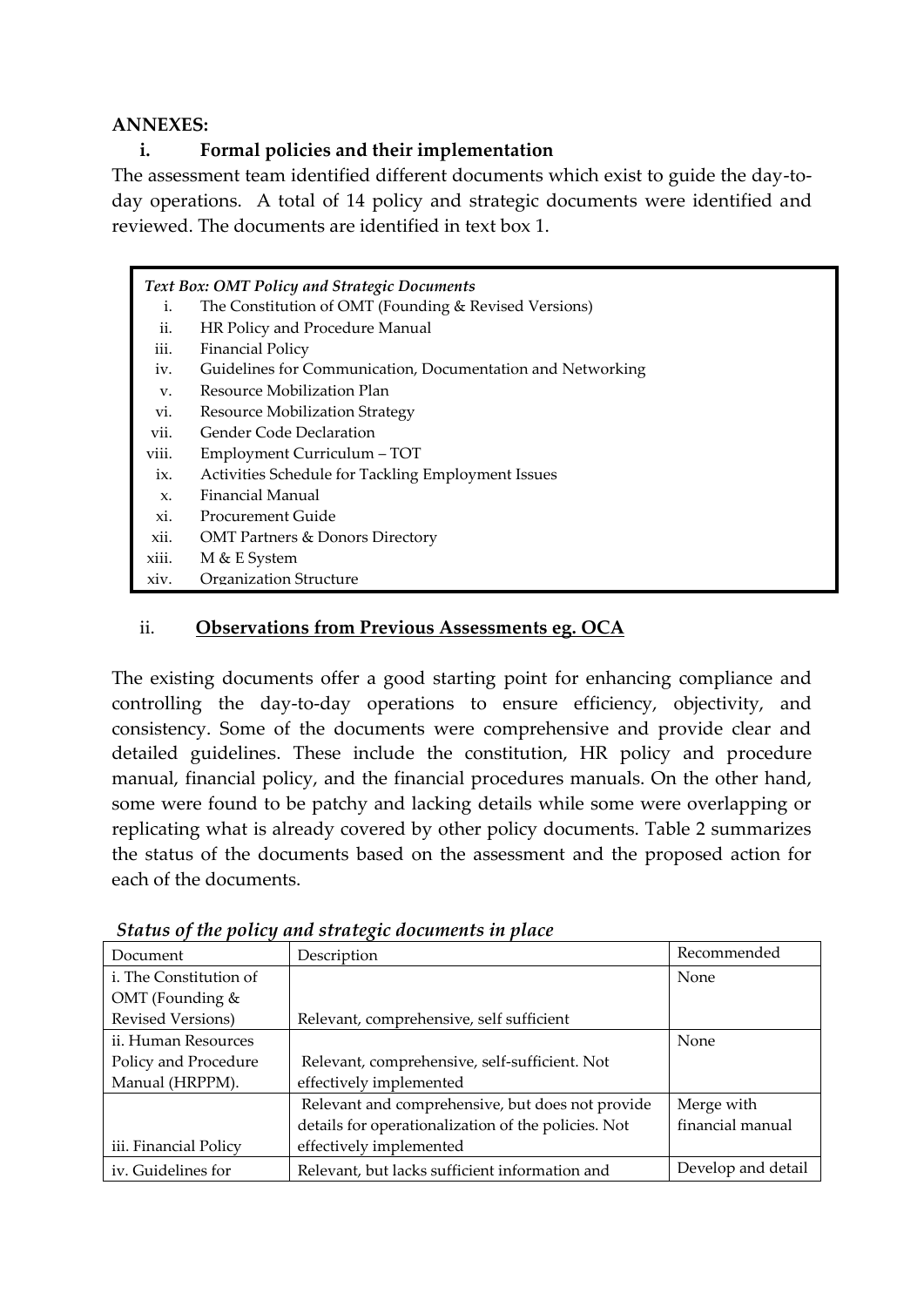| Communication,           | details. Not effectively implemented. Needs to have                                                      |                                        |
|--------------------------|----------------------------------------------------------------------------------------------------------|----------------------------------------|
| Documentation and        | details on external communication and the                                                                |                                        |
| Networking               | distinction between an official and personal<br>communication.                                           |                                        |
|                          |                                                                                                          | Be merged with the                     |
|                          |                                                                                                          | resource                               |
| v. Resource              | Relevant, but is not comprehensive. It also lacks                                                        | mobilization                           |
| Mobilization Plan        | some details                                                                                             | strategy (5 years)                     |
|                          | Relevant, but sounds like a one-year plan instead of                                                     | Needs to be                            |
|                          | a strategy. It should be revised to show how the                                                         | revised.                               |
|                          | resources should be mobilized and who should be                                                          | Mobilization plan                      |
|                          | responsible, what techniques should be used to                                                           | to be modified                         |
| vi. Resource             | mobilize resources. Should be aligned with the                                                           | every year                             |
| Mobilization Strategy    | strategic plan<br>Relevant, but it is not a comprehensive policy. It                                     | To develop as part                     |
| vii. Gender Code         | needs to be carefully revised. There were questions                                                      | of the general code                    |
| Declaration              | to whether it is being implemented.                                                                      | of conduct                             |
|                          |                                                                                                          | Be rewritten,                          |
|                          |                                                                                                          | merge with the                         |
|                          | This document is relevant and important, but it has                                                      | organization                           |
| viii. OMT profile        | outdate and redundant information                                                                        | structure                              |
| ix. Activities Schedule  | This document is also redundant. It is not a strategic                                                   | Merge with the                         |
| for Tackling             | or policy document. It could be merged with the                                                          | M&E guidelines-                        |
| <b>Employment Issues</b> | M&E policies and procedures/guidelines                                                                   | Update often                           |
|                          | It is relevant and comprehensive. The financial                                                          | Merge with the                         |
|                          | procedure manual is very important, but there were                                                       | financial policy                       |
| x. Financial Manual      | some concerns that some of the procedures are<br>rarely followed.                                        | into a policy and<br>procedure manual. |
|                          | The procurement guide is relevant, but does not                                                          | To be extended in                      |
|                          | provide a comprehensive set of rules and principles                                                      | line with the                          |
|                          | to be followed in making procurement. It needs to                                                        | financial policies                     |
|                          | be aligned with the financial policies and extended                                                      | and procedures.                        |
|                          | into a comprehensive procurement policy and                                                              |                                        |
| xi. Procurement Guide    | procedure manual.                                                                                        |                                        |
|                          |                                                                                                          | Merge with                             |
|                          | This is not an independent policy or Strategic                                                           | resource                               |
| xii. OMT Partners &      | document. It should be part of the resource                                                              | mobilization                           |
| Donors Directory         | mobilization strategy and plan                                                                           | strategy<br>To revise in line          |
|                          |                                                                                                          | with the                               |
|                          | The M&E system is relevant (or policies). However,<br>needs to be fine-tuned with other OMT policies. It | organization                           |
|                          | currently reads like a project specific guideline and                                                    | structure and                          |
|                          | not an organization's policy. Implementation is still                                                    | effectively                            |
| xiii. M & E System       | ineffective.                                                                                             | implement.                             |
|                          |                                                                                                          | Merge with the                         |
|                          | This is not a policy or strategic document on its                                                        | profile-update                         |
|                          | own. It has to be part of all the documents.                                                             | often. To be                           |
| xiv. Organization        | Redundant. The structure needs to be reorganized as                                                      | revised as soon as                     |
| Structure                | the operations have grown and become complex.                                                            | possible.                              |